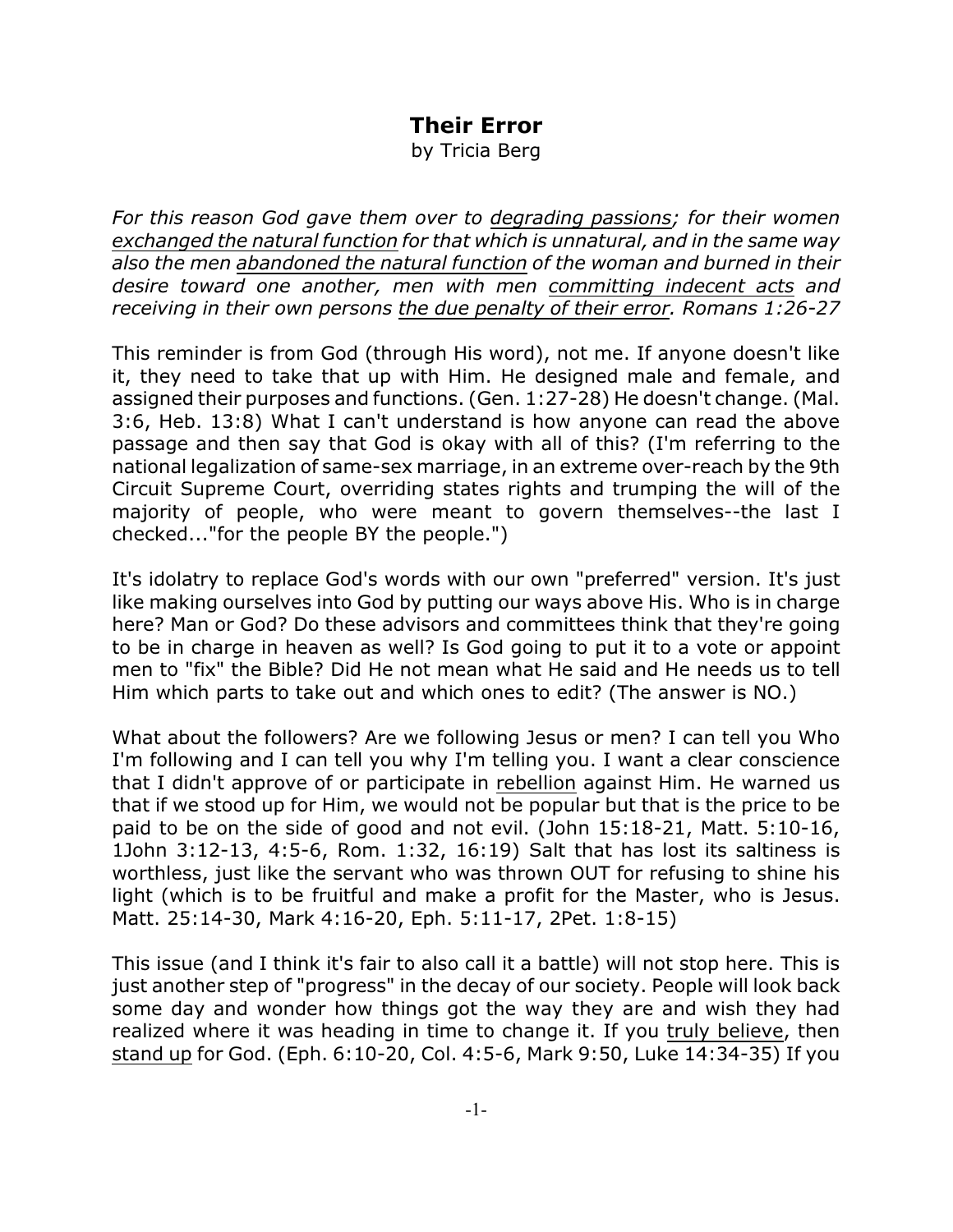have been misled, then repent. (Rom. 16:18, 1Cor. 6:9-10, 15:33-34, 3:16-18, Eph. 5:5-6, 1John 3:7-8, Jam. 1:14-16, 2Tim. 3:12-13)

*Nevertheless, God's solid foundation stands firm, sealed with this inscription: "The Lord knows those who are his," and, "Everyone who confesses the name of the Lord must turn away from wickedness." Now in a great house there are not only vessels of gold and silver but also of wood and clay, some for honorable use, some for dishonorable. Therefore, if anyone cleanses himself from what is dishonorable, he will be a vessel for honorable use, set apart as holy, useful to the master of the house, ready for every good work. So flee youthful passions and pursue righteousness, faith, love, and peace, along with those who call on the Lord from a pure heart. Have nothing to do with foolish, ignorant controversies; you know that they breed quarrels. And the Lord's servant must not be quarrelsome but kind to everyone, able to teach, patiently enduring evil, correcting his opponents with gentleness. God may perhaps grant them repentance leading to a knowledge of the truth, and they may come to their senses and escape from the snare of the devil, after being captured by him to do his will. 2 Timothy 2:19-26*

I used to believe, as I often heard people say, that this particular sin is no worse than other sins. However, that's just not true according to the Bible. ALL sexual sins are particularly grievous to God, especially for believers, since they are one Spirit with Jesus. (1Cor. 6:17-20) The problem is that people want to make homosexuality into a *special* sin, *exempt* from God's instructions to turn from it.

Probably part of the problem is that most of society has ceased to call fornication (sexual intimacy outside of marriage) a sexual sin, and so they recognize that its hypocritical to single out another form of sexual sin for criticism. (Rom. 2:1-5) However, the answer is NOT to go against God and declare all sexual sins to be acceptable. What about adultery, pedophilia or bestiality? Where does it stop? Or does it? God designed marriages to be heterosexual, for the purpose of fruitfulness, in faithfulness--just as He is faithful to us and His Spirit IN us is fruitful. (Gal. 5:22-24, John 15:1-10, Rom. 7:4-6, Titus 2:11-15, Rom. 6:19-23) Marriage between a man and woman is a physical example of relationship that should model our spiritual relationship with God. (Eph. 5:22-33)

There is no hope whatsoever of living a God-pleasing life without being filled with the Holy Spirit and yielding to His guidance and influence over our lives. (Rom. 8:5-12, 13-14, Eph. 5:17-21) Some sins in particular involve the pleasure centers of the brain and so they become addictive and grow harder to resist over time. God is the only hope of overcoming them. (Heb. 4:15-16)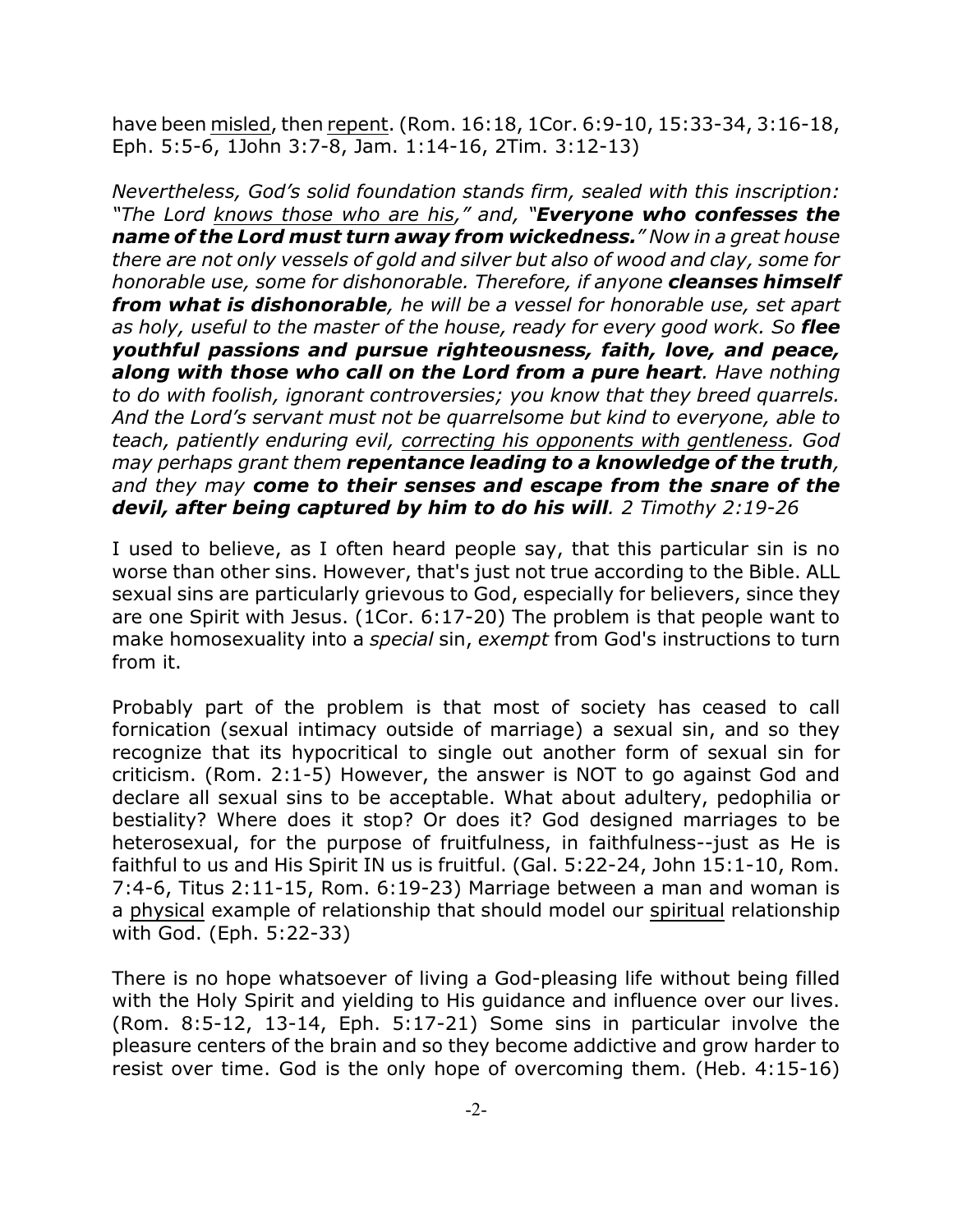Again, any and all arguments are against God, not me or others who stand with Him for the truth. It's not hateful to speak the truth with love as our motive. (Eph. 4:15-30, Jam. 5:19-20) It's NOT a choice of love OR truth--they go together. (John 14:6, 17:17, 1John 4:8-10, 3:18, Rom. 1:18, 2Thess. 2:9-12)

**God loves the whole world and hates sin.** (John 3:16-18, 19-21) That is not a bad thing that we should be afraid to tell--it's great news!! There is no one that He won't forgive and wash clean. Just repent (turn from unbelief), and if we truly believe, then the Spirit in us will help us to turn from our other sins and live to please God. (2Cor. 5:14-15, Col. 1:9-10, Rom. 12:1-2) If we don't turn from our sin, that's a sign that we don't really believe--that we don't actually KNOW God as we claim to. (1John 1:5-2:6, 2:28-3:10, 2Cor. 13:5) I hope readers can understand that my comments are made out of love for the deceived, not out of malice. My concern is that people who have been told certain sins are specially exempt from God's instructions to turn from sin have been lied to. God is holy. (1Pet. 1:14-19, Heb. 12:14) He hates sin, but He provides a way out--no matter what temptation we face. (1Cor. 9:24-10:13, Jam. 4:4-10) It is disturbing to see the direction many churches are going in accepting sin along with sinners--no change required or expected. That is NOT regeneration by the Holy Spirit, and it is not "born again." Our old sinful flesh LOVES to hear that Jesus died so that we can CONTINUE to sin, but it's simply NOT TRUE. (2Tim. 3:1-5, 4:1-5, Rom. 6:12-18, 13:14) It is actually easier to go along with the flow and call it "love" to do so, but souls are at stake here.

*Jesus answered him, "Truly, truly, I say to you, unless one is born again he cannot see the kingdom of God." Nicodemus said to him, "How can a man be born when he is old? Can he enter a second time into his mother's womb and be born?" Jesus answered, "Truly, truly, I say to you, unless one is born of water and the Spirit, he cannot enter the kingdom of God. That which is born of the flesh is flesh, and that which is born of the Spirit is spirit. Do not marvel that I said to you, 'You must be born again.' The wind blows where it wishes, and you hear its sound, but you do not know where it comes from or where it goes. So it is with everyone who is born of the Spirit." John 3:3-8* (You can't see the wind, but you can see the effects of it. Also see 1Pet. 1:22- 23.)

*If you declare with your mouth, "Jesus is Lord," and believe in your heart that God raised him from the dead, you will be saved. For it is with your heart that you believe and are justified, and it is with your mouth that you profess your faith and are saved. Romans 10:9-10*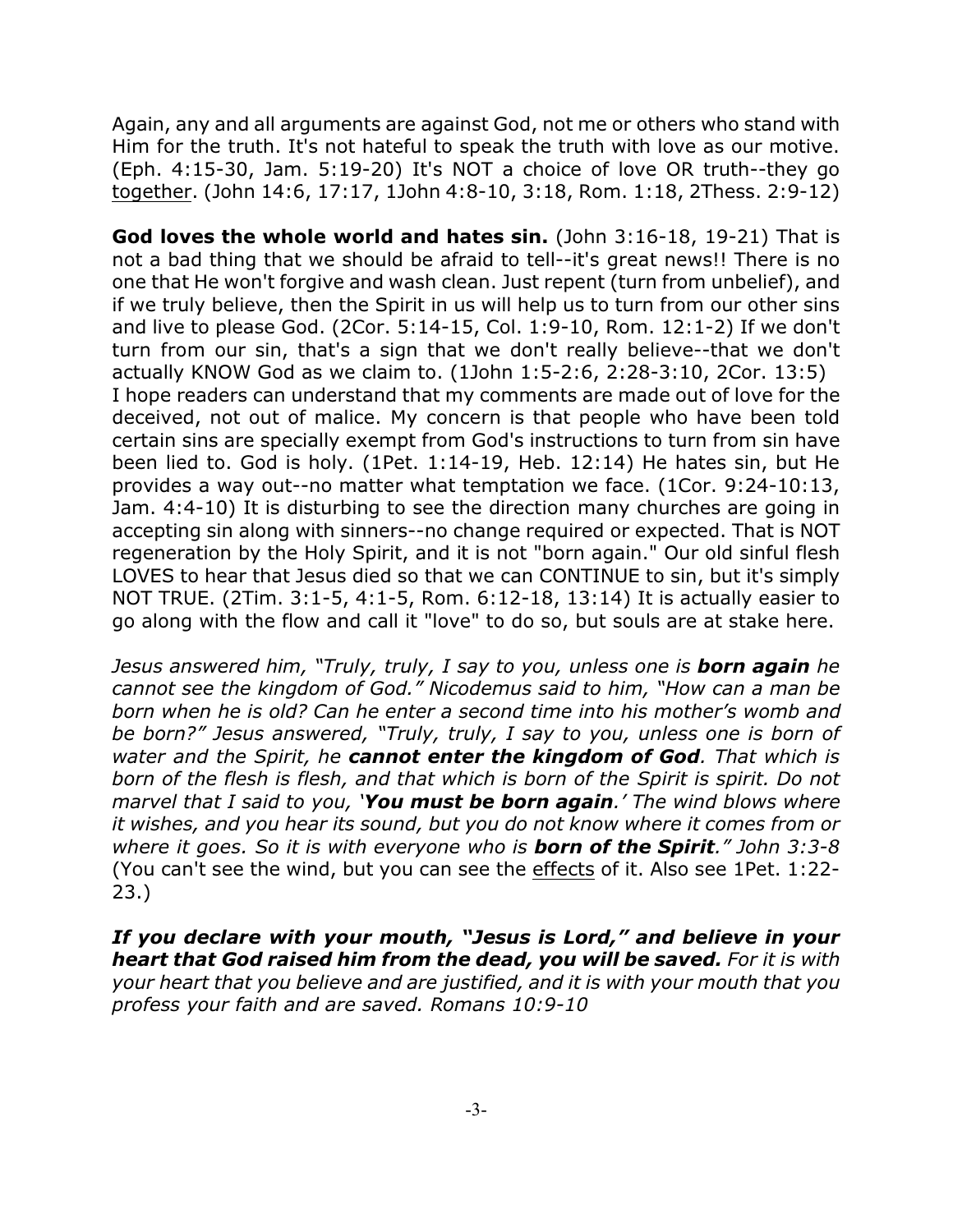*Peter said to them, "Repent, and each of you be baptized in the name of Jesus Christ for the forgiveness of your sins; and you will receive the gift of the Holy Spirit. Acts 2:38*

*For we too were once foolish, disobedient, misled, enslaved to various passions and desires, spending our lives in evil and envy, hateful and hating one another. But "when the kindness of God our Savior and his love for mankind appeared, he saved us not by works of righteousness that we have done but on the basis of his mercy, through the washing of the new birth and the renewing of the Holy Spirit, whom he poured out on us in full measure through Jesus Christ our Savior. Titus 3:4-6*

*You, however, are not in the flesh but in the Spirit, if in fact the Spirit of God dwells in you. Anyone who does not have the Spirit of Christ does not belong to Him. Romans 8:9*

So by these verses, you can see the process involved in being born again. First you believe that Jesus the Son of God, died for your sins and rose from the dead, then you repent of (turn away from) your sins, then you are baptized and receive the Holy Spirit. At that point, you are born again, helped daily by the Holy Spirit to resist temptation and to change your life to a way that pleases God. (2Pet. 1:3-15, Eph. 4:19-24, 30, 1Thess. 5:19-22)

*Put to death therefore what is earthly in you: sexual immorality, impurity, passion, evil desire, and covetousness, which is idolatry. On account of these the wrath of God is coming. In these you too once walked, when you were living in them. But now you must put them all away: anger, wrath, malice, slander, and obscene talk from your mouth. Do not lie to one another, seeing that you have put off the old self with its practices and have put on the new self, which is being renewed in knowledge after the image of its creator. Colossians 3:5-10*

*Now this I say and testify in the Lord, that you must no longer walk as the Gentiles do, in the futility of their minds. They are darkened in their understanding, alienated from the life of God because of the ignorance that is in them, due to their hardness of heart. They have become callous and have given themselves up to sensuality, greedy to practice every kind of impurity. But that is not the way you learned Christ!—assuming that you have heard about him and were taught in him, as the truth is in Jesus, to put off your old self, which belongs to your former manner of life and is corrupt through deceitful desires, and to be renewed in the spirit of your*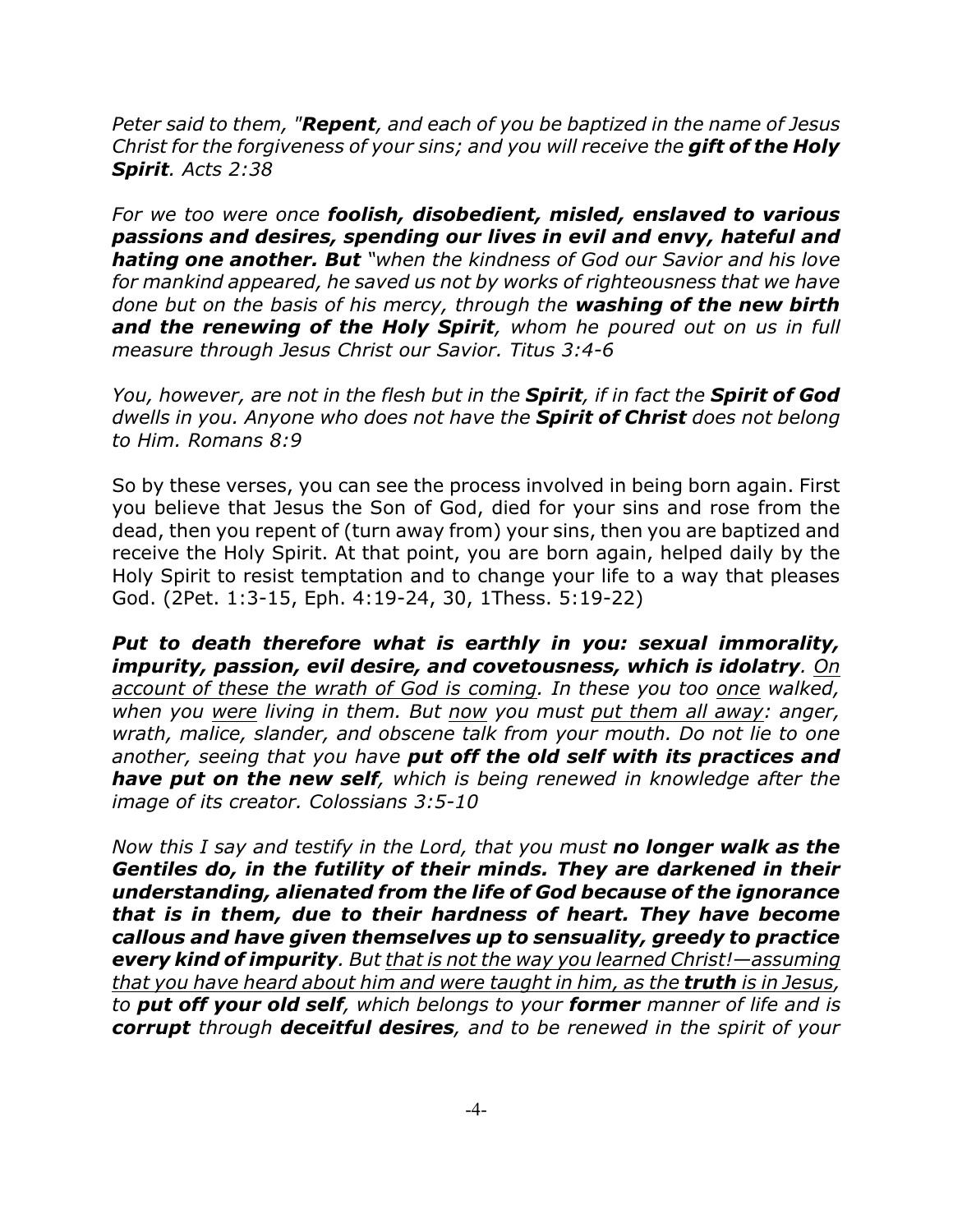*minds, and to put on the new self, created after the likeness of God in true righteousness and holiness. Ephesians 4:17-24*

*So Jesus said to the Jews who had believed him, "If you abide in my word, you are truly my disciples, and you will know the truth, and the truth will set you free." They answered him, "We are offspring of Abraham and have never been enslaved to anyone. How is it that you say, 'You will become free'?" Jesus answered them, "Truly, truly, I say to you, everyone who practices sin is a slave to sin. The slave does not remain in the house forever; the son remains forever. So if the Son sets you free, you will be free indeed. John 8:31-36*

The freedom referred to in the above verse is from the bondage to sin and its consequence of eternal death and damnation for those who are not saved and washed clean by the blood of Jesus. Those who refuse to believe and be washed clean, stay in their sin. (John 8:24) However, those who DO believe are meant to STAY clean, not return to "wallowing" in sins that they were cleansed from by the precious blood of Jesus, (Rom. 6:22-23, 2Pet. 2:22, 1Pet. 1:18-19, 2Pet. 1:9, Rev. 5:9-10, 1Pet. 2:11-12, Heb. 3:12-14, Jam. 1:27, Rev. 3:4-6, 2:21- 23) Where the Spirit is, there is the power of God to overcome. (2Cor. 3:17, 1John 4:4-6, Gal. 5:13, Rom. 6) The Body of Christ is meant to be unleavened, which requires separating from the world (which means refraining from partaking of its sinful practices) and ALSO from associating with those who claim to believe, but refuse to repent. (1Cor. 4:21-5:13, 2Cor. 6:14-7:1, 12:21)

When Jesus sent His angel to have John write about what was to come, so that the churches would know what pleases Him and what does not, He had some very stern warnings. He also promised great reward to those who overcome, which is done by yielding to the power of His Spirit in us--putting God FIRST and remembering all else will fade away. (1John 2:15-17, Jam. 1:12, Phil. 3:17-21, Heb. 12:3-17, 28-29)

*"And to the angel of the church in Thyatira write: 'The words of the Son of God, who has eyes like a flame of fire, and whose feet are like burnished bronze. "'I know your works, your love and faith and service and patient endurance, and that your latter works exceed the first. But I have this against you, that you tolerate that woman Jezebel, who calls herself a prophetess and is teaching and seducing my servants to practice sexual immorality and to eat food sacrificed to idols. I gave her time to repent, but she refuses to repent of her sexual immorality. Behold, I will throw her onto a sickbed, and those who commit adultery with her I will throw into great tribulation, unless they*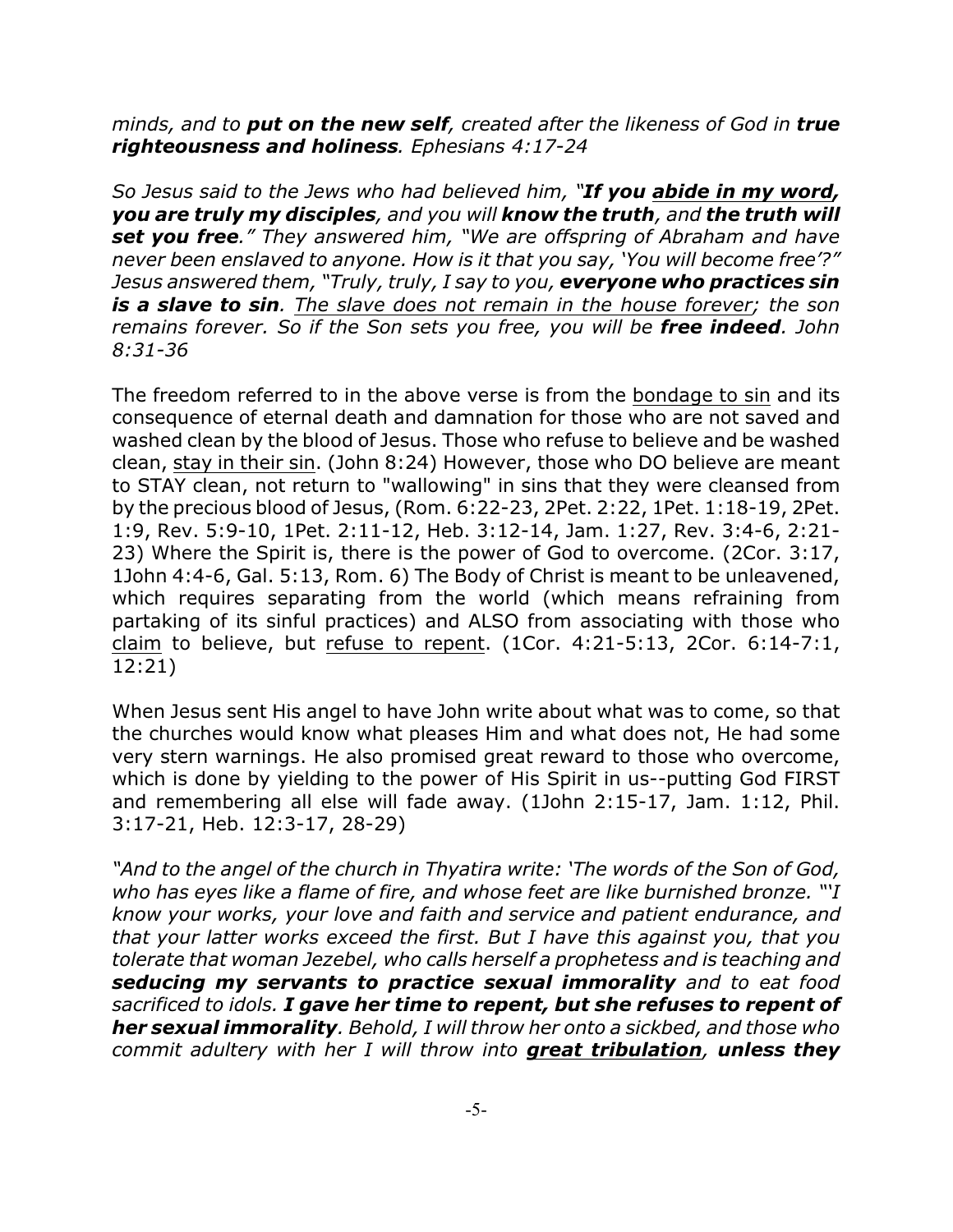*repent of her works, and I will strike her children dead. And all the churches will know that I am he who searches mind and heart, and I will give to each of you according to your works. But to the rest of you in Thyatira, who do not hold this teaching, who have not learned what some call the deep things of Satan, to you I say, I do not lay on you any other burden. Only hold fast what you have until I come. The one who conquers and who keeps my works until the end, to him I will give authority over the nations, and he will rule them with a rod of iron, as when earthen pots are broken in pieces, even as I myself have received authority from my Father. And I will give him the morning star. He who has an ear, let him hear what the Spirit says to the churches.' 3:1 "And to the angel of the church in Sardis write: 'The words of him who has the seven spirits of God and the seven stars. "'I know your works. You have the reputation of being alive, but you are dead. Wake up, and strengthen what remains and is about to die, for I have not found your works complete in the sight of my God. Remember, then, what you received and heard. Keep it, and repent. If you will not wake up, I will come like a thief, and you will not know at what hour I will come against you. Yet you have still a few names in Sardis, people who have not soiled their garments, and they will walk with me in white, for they are worthy. The one who conquers will be clothed thus in white garments, and I will never blot his name out of the book of life. I will confess his name before my Father and before his angels. He who has an ear, let him hear what the Spirit says to the churches.' Revelation 2:18-3:6*

*"And to the angel of the church in Laodicea write: 'The words of the Amen, the faithful and true witness, the beginning of God's creation. "'I know your works: you are neither cold nor hot. Would that you were either cold or hot! So, because you are lukewarm, and neither hot nor cold, I will spit you out of my mouth. For you say, I am rich, I have prospered, and I need nothing, not realizing that you are wretched, pitiable, poor, blind, and naked. I counsel you to buy from me gold refined by fire, so that you may be rich, and white garments so that you may clothe yourself and the shame of your nakedness may not be seen, and salve to anoint your eyes, so that you may see. Those whom I love, I reprove and discipline, so be zealous and repent. Behold, I stand at the door and knock. If anyone hears my voice and opens the door, I will come in to him and eat with him, and he with me. The one who conquers, I will grant him to sit with me on my throne, as I also conquered and sat down with my Father on his throne. He who has an ear, let him hear what the Spirit says to the churches.'" Revelation 3:14- 22*

*And he who was seated on the throne said, "Behold, I am making all things new." Also he said, "Write this down, for these words are trustworthy and true."*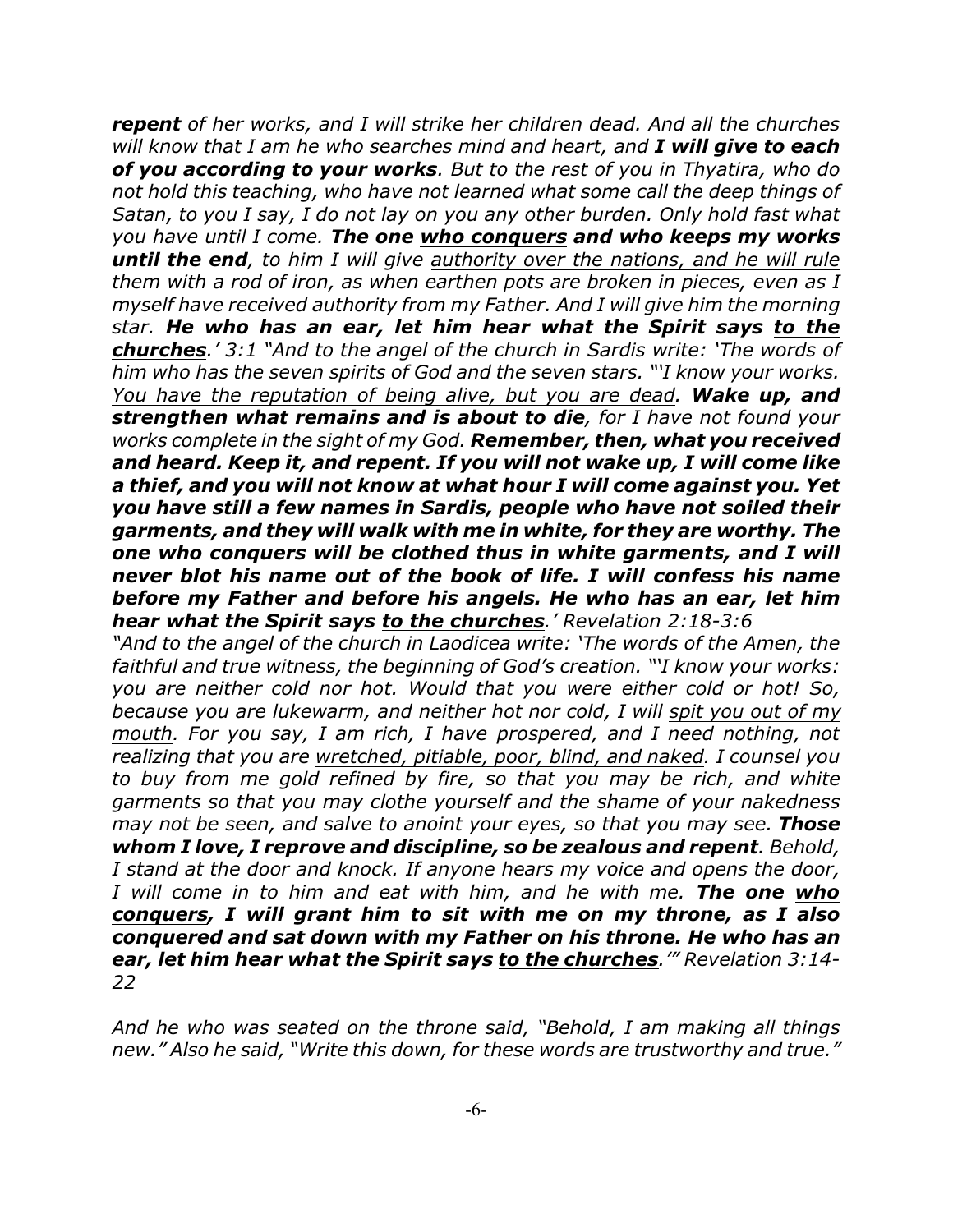*And he said to me, "It is done! I am the Alpha and the Omega, the beginning and the end. To the thirsty I will give from the spring of the water of life without payment. The one who conquers will have this heritage, and I will be his God and he will be my son. But as for the cowardly, the faithless, the detestable, as for murderers, the sexually immoral, sorcerers, idolaters, and all liars, their portion will be in the lake that burns with fire and sulfur, which is the second death." Revelation 21:5-8*

*And he said to me, "Do not seal up the words of the prophecy of this book, for the time is near. Let the evildoer still do evil, and the filthy still be filthy, and the righteous still do right, and the holy still be holy." "Behold, I am coming soon, bringing my recompense with me, to repay each one for what he has done. I am the Alpha and the Omega, the first and the last, the beginning and the end." Blessed are those who wash their robes, so that they may have the right to the tree of life and that they may enter the city by the gates. Outside are the dogs and sorcerers and the sexually immoral and murderers and idolaters, and everyone who loves and practices falsehood. "I, Jesus, have sent my angel to testify to you about these things for the churches. I am the root and the descendant of David, the bright morning star." The Spirit and the Bride say, "Come." And let the one who hears say, "Come." And let the one who is thirsty come; let the one who desires take the water of life without price. I warn everyone who hears the words of the prophecy of this book: if anyone adds to them, God will add to him the plagues described in this book, and if anyone takes away from the words of the book of this prophecy, God will take away his share in the tree of life and in the holy city, which are described in this book. He who testifies to these things says, "Surely I am coming soon." Amen. Come, Lord Jesus! The grace of the Lord Jesus be with all. Amen. Revelation 22:10-21*

Jesus also told a parable about virgins who were ALL waiting for the Bridegroom, but half of them let their lamps go out! They were turned away! He said at the beginning that the parable was "like" the kingdom of God. (Matt. 25:1-13) This is a VERY sad outcome, don't you think? God's word is a lamp for our feet and light for our path. (Psa. 119:105) The ones who were denied entry were FOOLISH and those who were ready were WISE. The beginning of WISDOM is the fear of the Lord. (Psa. 111:10) Which one do you want to be? (Also see Matt. 7:13-19, 20-29, Jam. 1:22-25.)

If any of this comes as a surprise to you, then you haven't been reading your Bible for yourself! Instead of looking for consolation and reassurance from those who have been deceiving you by perverting grace into a license to sin (2Tim. 3:12-13, Rom. 6:15-23, Jude 1:4, 2Pet. 2, Gal. 5:13, 19-24), take seriously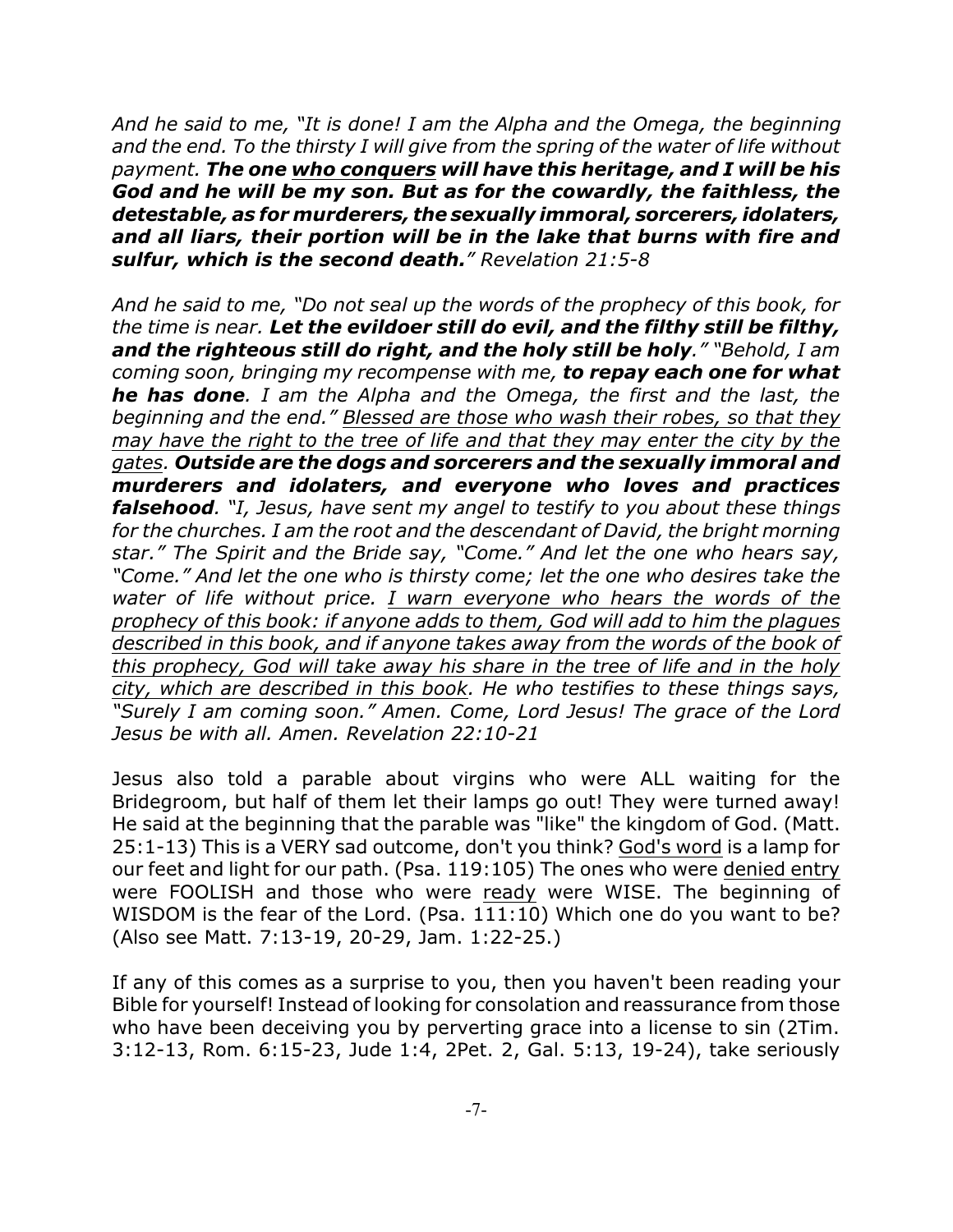the warnings that God Himself provided for us who LOVE Him. Jesus said those who love Him will OBEY Him. (John 14:15-26, 15:10) We'll each answer to Him for ourselves. (Rom. 2:4-11, Gal. 6:1-10, 1Pet. 1:14-19, 4:1-5, 17-18, Heb. 10:29-31, Jam. 2:12) Do we love Him more or do we love this world and our sin more? We should love everyone, but we should ONLY have sex within marriage between a man and woman (according to biological gender at birth- it's so sad that this needs to be added). Period.

As I update this article, it's once again "gay pride month." Please read my article entitled ["Pride](https://drive.google.com/file/d/194floGuMGA0YpOapTaBTkMR3CEoDTOiM/view?usp=sharing)" to see what the Bible says on that topic--especially when it comes to teaching children that good is evil and vice versa. (Prov. 6:16-19, 16:17-18, Isa. 5:20, Luke 17:1-2, Jer. 6:15-19, 9:23-24, 2Cor. 10:17-18, Gal. 6:14-15, Psa. 50:16-23) I live in Wisconsin, where the new lesbian mayor of Madison (the capital city, also home of the Freedom From Religion Foundation) has decided to light up the municipal building with rainbow colors and to fly the rainbow flag to celebrate "diversity" (which usually refers to various methods of rejecting God's ways, often blaming Him for "making" people who are "unable" to resist practicing behaviors that He has said He hates) and "inclusivity" this month.

What saddens me most is the inclusion of innocent children in this ungodly movement, which basically denies everything the Bible says about sexual morality and God's design of and purpose for the TWO genders. I wish (and I pray) that those who are so happy to get their way could see the light so they could realize that the end of these things is NOT what they want! (Prov. 14:11- 12, 2Pet. 2:12-22, Jude 1:14-23, 2Pet. 3:10-18, Rom. 1:21, Eph. 4:18-24) Not believing the truth will not change it any more than not believing in gravity will negate its effect on anyone.

It's better to hurt for a while now and get over it, repenting and having heaven to look forward to, than to continue on the broad path to destruction (which is VERY popular), being blissfully unaware of what is coming. (Luke 13:23-30, 2Cor. 7:8-10) Telling people lies for a profit, or to be "liked," or for whatever reason is NOT loving! (Titus 1:16, 2Pet. 2:19)

Written by Tricia Berg, (June 2015, updated June 2019), 8 pp. + digital scrapbook layout If you have been blessed by this article, you are free to share but do not claim as your own or sell, and do not make modifications and attribute them to me. You can download as many free pdf devotional articles as you wish from my blog:<http://layoutfortoday.blogspot.com/> (The most recent articles are at the bottom of the page after you click on the "free pdf downloads" link.) You can also read this article there, where the Bible verses should pop up when you hover over the cites.